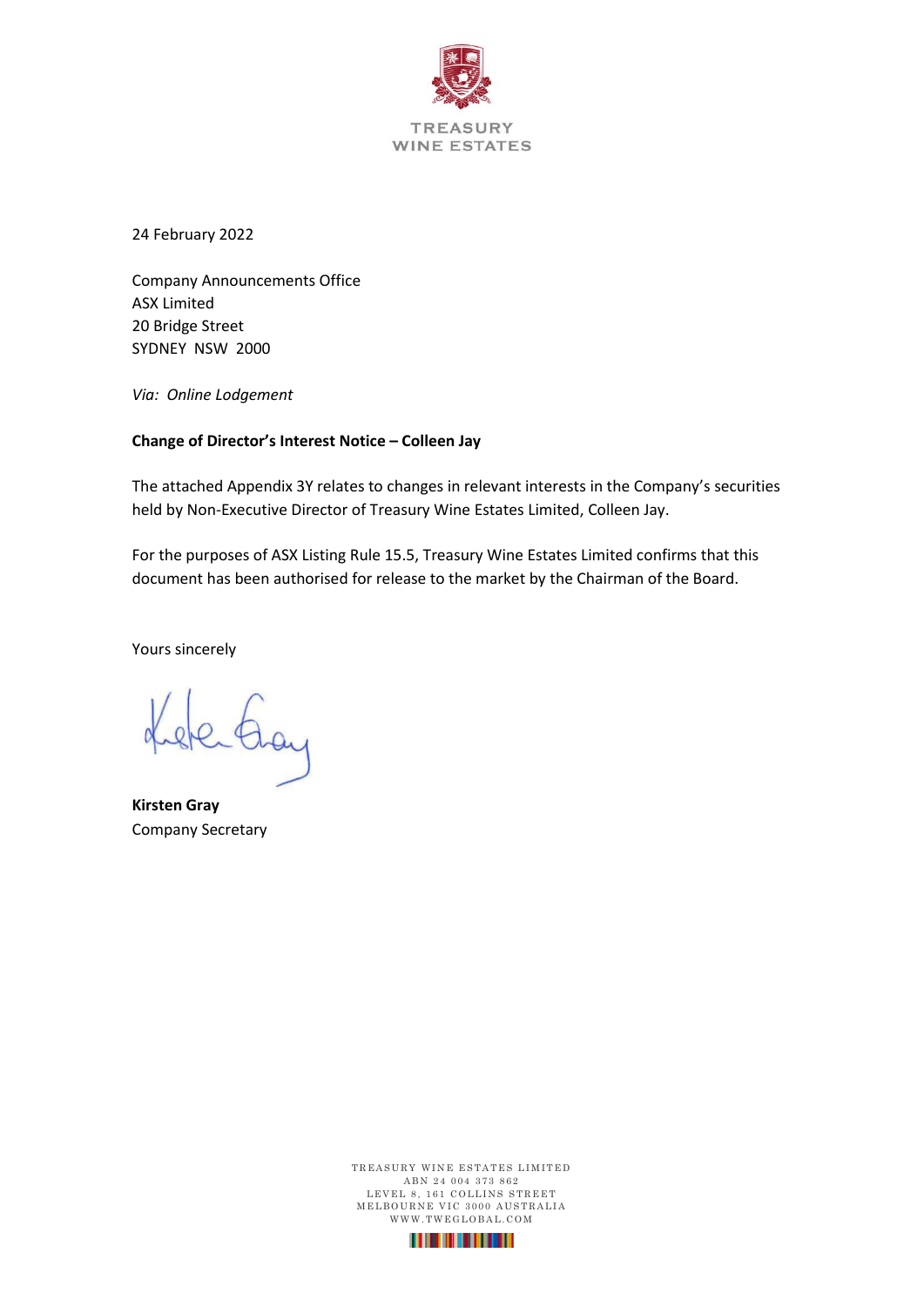*Rule 3.19A.2*

# **Appendix 3Y**

# **Change of Director's Interest Notice**

*Information or documents not available now must be given to ASX as soon as available. Information and documents given to ASX become ASX's property and may be made public.*

Introduced 30/09/01 Amended 01/01/11

| Name of entity | <b>TREASURY WINE ESTATES LIMITED</b> |
|----------------|--------------------------------------|
| <b>ABN</b>     | 24 004 373 862                       |

We (the entity) give ASX the following information under listing rule 3.19A.2 and as agent for the director for the purposes of section 205G of the Corporations Act.

| <b>Name of Director</b> | <b>COLLEEN JAY</b> |
|-------------------------|--------------------|
| Date of last notice     | 27 August 2021     |

#### **Part 1 - Change of director's relevant interests in securities**

*In the case of a trust, this includes interests in the trust made available by the responsible entity of the trust*

Note: In the case of a company, interests which come within paragraph (i) of the definition of "notifiable interest of a director" should be disclosed in this part.

| Direct or indirect interest                                                                                                                         | Direct Interest                       |  |
|-----------------------------------------------------------------------------------------------------------------------------------------------------|---------------------------------------|--|
| Nature of indirect interest<br>(including registered holder)<br>Note: Provide details of the circumstances giving rise to the relevant<br>interest. | N/A                                   |  |
| Date of change                                                                                                                                      | 17 February 2022                      |  |
| No. of securities held prior to change                                                                                                              | 9,641                                 |  |
| <b>Class</b>                                                                                                                                        | Ordinary shares                       |  |
| Number acquired                                                                                                                                     | 6,950                                 |  |
| Number disposed                                                                                                                                     | Nil                                   |  |
| <b>Value/Consideration</b><br>Note: If consideration is non-cash, provide details and estimated<br>valuation                                        | Average of \$11.87 per ordinary share |  |
| No. of securities held after change                                                                                                                 | 16,591 ordinary shares                |  |

<sup>+</sup> See chapter 19 for defined terms.